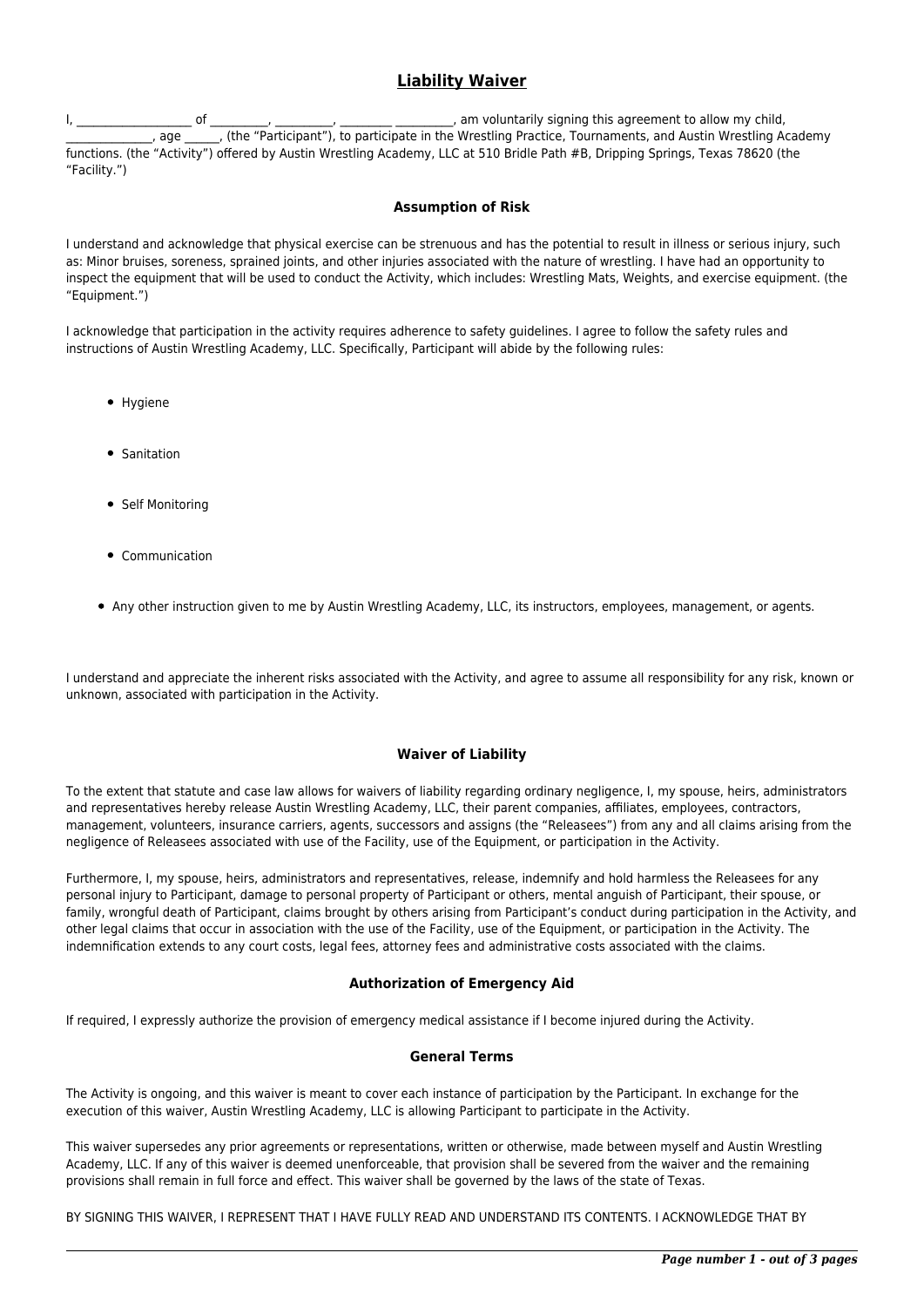SIGNING THIS WAIVER I AM RELINQUISHING RIGHTS I WOULD OTHERWISE POSSESS, SUCH AS THE RIGHT OF RECOVERY FOR INJURY RESULTING FROM THE INHERENT RISKS OF THE ACTIVITY OR THE ORDINARY NEGLIGENCE OF AUSTIN WRESTLING ACADEMY, LLC.

Signature

Date

Printed Name: \_\_\_\_\_\_\_\_\_\_\_\_\_\_\_\_\_\_\_\_\_\_\_\_\_\_\_ DL#: \_\_\_\_\_\_\_\_\_\_\_\_\_\_\_\_\_\_\_\_\_\_\_\_\_\_

Emergency Contact (Name and Phone Number): \_\_\_\_\_\_\_\_\_\_\_\_\_\_\_\_\_\_\_\_\_\_\_\_\_\_\_\_\_\_\_\_\_\_\_\_\_\_\_\_\_\_\_\_\_\_\_\_\_